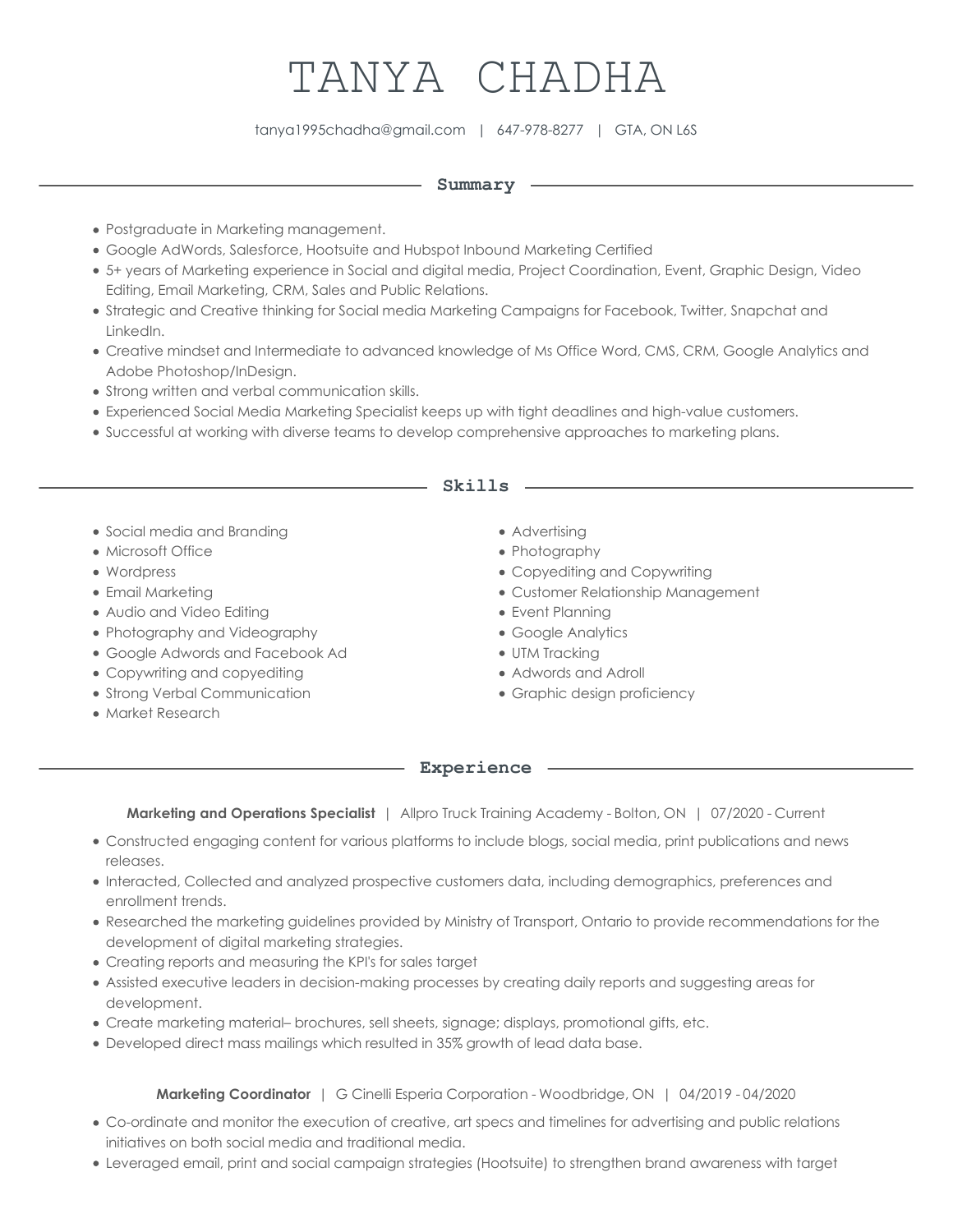consumers.

- Aligned visual design and brand messaging elements to deliver consistency across digital advertising and marketing platforms.
- Managed and developed new content for company website, app and social media platforms.
- Generated leads through strategies such as trade shows and drip marketing campaigns.
- Using Google Analytics Collected and analyzed consumer data, including demographics, preferences and purchasing trends.

## **Digital Marketing Coordinator** | WSI - Etobicoke, ON | 09/2018 - 03/2019

- Oversaw social media accounts for diverse range of clients and implemented successful strategies to drive activity.
- Preparing marketing reports by tracking campaign data analyzing and summarizing into weekly campaign reports for the Sales teams.
- Designed, managed and maintained company website by writing content, directing video designs and designing email, HTML and in-text email promotions.
- Devised marketing packages, including web design, remarketing campaigns, key phrase packages and new media advertising campaigns to increase search engine optimization (SEO) for clients.
- Monitored advancements in social media and technology, working with marketing teams to adopt new platforms and facilitate integration into marketing plans.

## **Digital Marketing and Administrative Assistant**  | Seneca College - Toronto, ON | 06/2017 - 08/2018

- In collaboration with Seneca School of Marketing and HELIX resources, contributing to the designing, engagement and maintenance of an online presence and social media strategy.
- Assisting with coordination of the logistics of projects and events such as audio-visual media, event photography, display advertising, preparing conference presentations, marketing/promotion, and follow-up events include: HELIX Workshops, Open houses and Committee Meetings.
- Followed up on the events KPI's and prepared monthly reports.

## **Event Specialist** | Crossmark Canada - Toronto, ON | 02/2017 - 09/2017

- Completed Experiential marketing campaigns (sampling) in-store food/product demonstrations/events within a large grocery chain.
- Coordinated vendors, timelines and budgets for events.

#### **Digital Marketing Coordinator** | Virala India Pvt. Ltd. - Lucknow, UP, India | 12/2015 - 12/2016

- Collaborated with social media and e-commerce leaders to increase brand awareness and lead generation.
- Developed improved digital content for website and social media platforms.
- Developed social media initiatives and created daily content on Facebook, Twitter, Instagram and emerging social platforms to engage current fans and acquire new ones.

#### **Education and Training**

Seneca College | Toronto, ON | 06/2018

#### **Postgraduate Certificate**: Marketing Management

Seneca College | Toronto, ON | 08/2017

**Postgraduate Certificate**: Event Marketing - Sports, Entertainment, Arts

Amity University | Uttar Pradesh, India | 06/2016

**Bachelor of Arts:** Journalism And Mass Communication